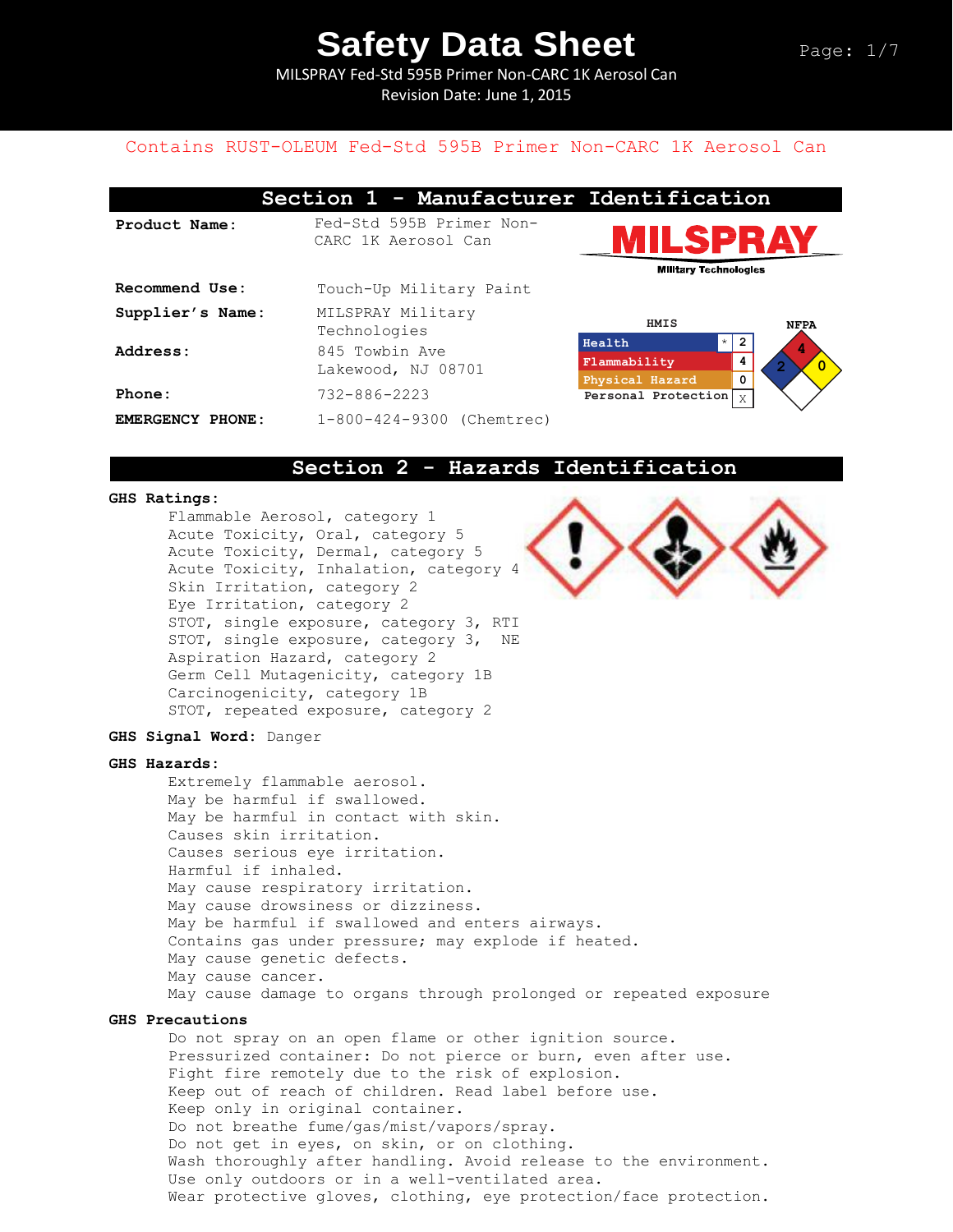MILSPRAY Fed-Std 595B Primer Non-CARC 1K Aerosol Can Revision Date: June 1, 2015

Use personal protective equipment as required. In case of inadequate ventilation wear respiratory protection. Call a POISON CENTER or doctor if you feel unwell. Fight fire with normal precautions from a reasonable distance. Keep away from heat/sparks/open flames/hot surfaces. – No smoking. Protect from sunlight. Do not expose to temperatures exceeding 50°C/122°F. Store in a well-ventilated, cool, dry place. Keep container tightly closed. Take off contaminated clothing and wash before reuse. IF IN EYES: Rinse cautiously with water for several minutes. Remove contact lenses, if present and easy to do. Continue rinsing. If eye irritation persists: Get medical attention. Obtain special instructions before use. IF exposed or concerned: Get medical advice. IF ON SKIN: Wash with plenty of soap and water.

### **Section 3 - Composition/Information on Ingredients**

| <b>Chemical Name</b>                  | CAS No.    | Wt. %      | GHS Symbol  | <b>GHS</b> Statements         |
|---------------------------------------|------------|------------|-------------|-------------------------------|
| Propane                               | 74-98-6    | $10 - 25$  |             |                               |
| <b>Hydrous Magnesium Silicate</b>     | 14807-96-6 | $10 - 25$  |             |                               |
| Acetone                               | 67-64-1    | $10 - 25$  | GHS02-GHS07 | H <sub>225</sub> -336-319     |
| n-Butane                              | 106-97-8   | $2.5 - 10$ |             |                               |
| Xylene (mixed isomers)                | 1330-20-7  | $2.5 - 10$ | GHS02-GHS07 | H <sub>226</sub> -312-332-315 |
| Aliphatic Hydrocarbon                 | 64742-89-8 | $2.5 - 10$ | GHS08       | H340-350                      |
| <b>Mineral Spirits</b>                | 64742-88-7 | $2.5 - 10$ | GHS06-GHS08 | H331-372                      |
| n-Butyl Acetate                       | 123-86-4   | $2.5 - 10$ | GHS02-GHS07 | H <sub>225-336</sub>          |
| <b>Aromatic Petroleum Distillates</b> | 64742-94-5 | $2.5 - 10$ | GHS06       | H <sub>227</sub> -310         |

# **Section 4 - First Aid Measures**

**EYE CONTACT:** Immediately flush eyes with plenty of water for at least 15 minutes holding eyelids open. Get medical attention. Do NOT allow rubbing of eyes or keeping eyes closed.

**SKIN CONTACT:** Wash skin with soap and water. Remove contaminated clothing. Get medical attention if irritation develops or persists.

**INHALATION:** Remove to fresh air. If not breathing, give artificial respiration. If breathing is difficult, give oxygen. Get immediate medical attention. Do NOT use mouth-to-mouth resuscitation. If you experience difficulty in breathing, leave the area to obtain fresh air. If continued difficulty is experienced, get medical assistance immediately.

**INGESTION:** Aspiration hazard: Do not induce vomiting or give anything by mouth because this material can enter the lungs and cause severe lung damage. Get immediate medical attention. If swallowed, get medical attention. **NOTE TO PHYSICIAN:** Not available.

## **Section 5 - Fire Fighting Measures**

**FLASH POINT:** >94

**LEL:** N/A **UEL:** N/A

**SUITABLE EXTINGUISHING MEDIA:** Alcohol Film Forming Foam, Carbon Dioxide, Dry Chemical, Dry Sand, Water Fog

**UNSUITABLE EXTINGUISHING MEDIA:** Not available.

**UNUSUAL FIRE & EXPLOSION HAZARDS:** FLASH POINT IS LESS THAN 20°F. EXTREMELY FLAMMABLE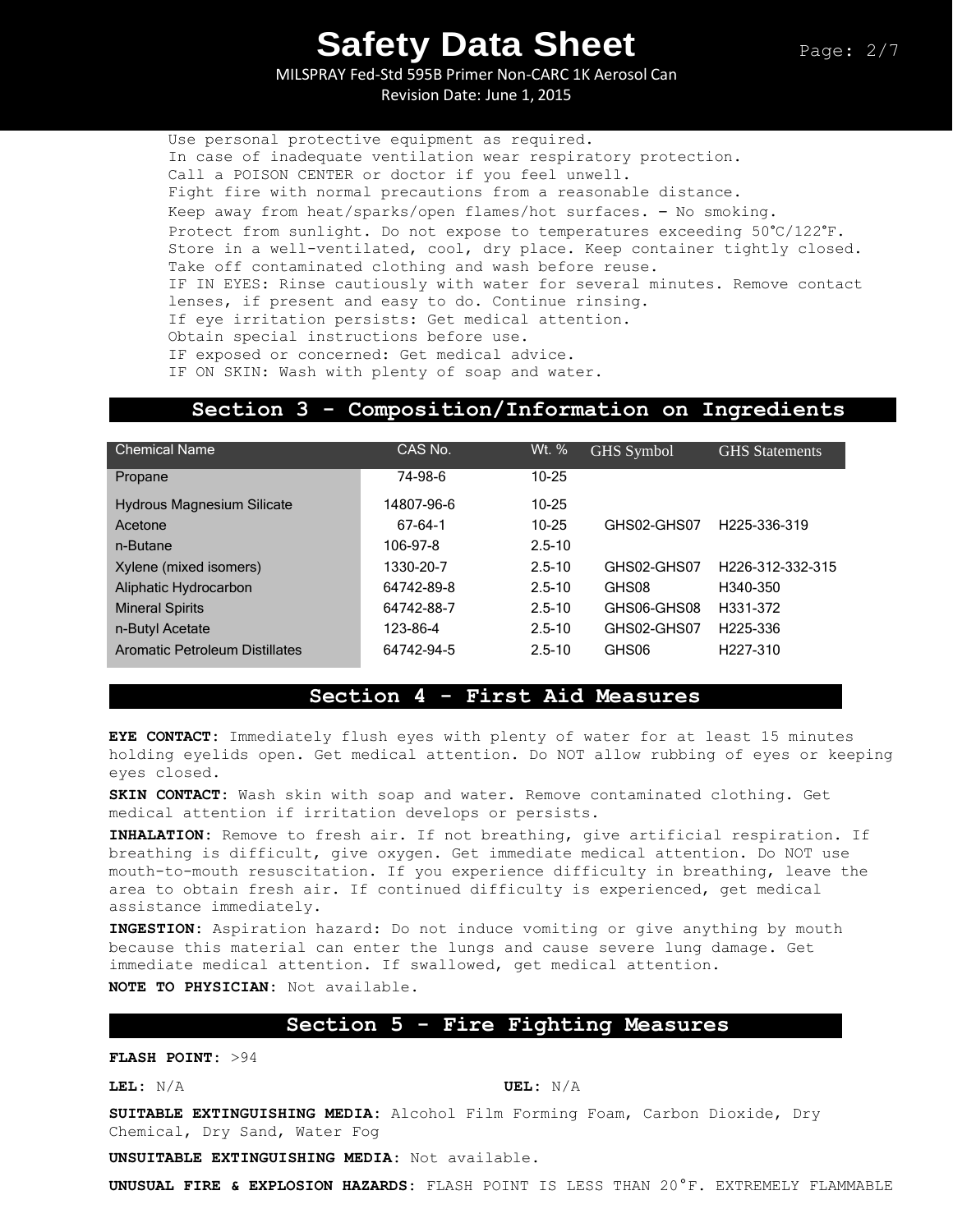MILSPRAY Fed-Std 595B Primer Non-CARC 1K Aerosol Can Revision Date: June 1, 2015

LIQUID AND VAPOR!Water spray may be ineffective. Closed containers may explode when exposed to extreme heat due to buildup of steam. Closed containers may explode when exposed to extreme heat. Vapors may form explosive mixtures with air. Vapors can travel to a source of ignition and flash back. Isolate from heat, electrical equipment, sparks and open flame. Perforation of the pressurized container may cause bursting of the can. No unusual fire or explosion hazards noted. Keep containers tightly closed.

**PRODUCTS OF COMBUSTION:** Not available.

**SPECIAL FIREFIGHTING PROCEDURES:** Full protective equipment including self-contained breathing apparatus should be used. Evacuate area and fight fire from a safe distance. Water may be used to cool closed containers to prevent pressure buildup and possible autoignition or explosion. Use water spray to keep fire-exposed containers cool. Containers may explode when heated.

## **Section 6 - Accidental Release Measures**

**PERSONAL PRECAUTIONS:** Not available.

**ENVIRONMENTAL PRECAUTIONS:** Not available.

**STEPS TO BE TAKEN IF MATERIAL IS RELEASED OR SPILLED:** Contain spilled liquid with sand or earth. DO NOT use combustible materials such as sawdust. Isolate the hazard area and deny entry to unnecessary and unprotected personnel. Remove all sources of ignition, ventilate area and remove with inert absorbent and non-sparking tools. Dispose of according to local, state (provincial) and federal regulations. Do not incinerate closed containers. Ventilate area, isolate spilled material, and remove with inert absorbent. Dispose of contaminated absorbent, container, and unused contents in accordance with local, state, and federal regulations.

# **Section 7 - Handling and Storage**

**HANDLING**: Wash thoroughly after handling. Wash hands before eating. Remove contaminated clothing and launder before reuse. Use only with adequate ventilation. Follow all MSDS/label precautions even after container is emptied because it may retain product residues. Avoid breathing fumes, vapors, or mist. Avoid contact with eyes, skin and clothing.

**STORAGE:** Keep containers tightly closed. Isolate from heat, electrical equipment, sparks and open flame. Contents under pressure. Do not store above 120 ° F. Store large quantities in buildings designed and protected for storage of NFPA Class I flammable liquids. Product should be stored in tightly sealed containers and protected from heat, moisture, and foreign materials. Store in a dry, well ventilated place. Keep container tightly closed when not in use. Keep away from heat, sparks, flame and sources of ignition. Avoid excess heat.

## **Section 8 - Exposure Controls/Personal Protection**

| <b>Chemical Name</b>              | CAS-No.    | Weight %<br>Less Than | <b>ACGIH TLV-</b><br><b>TWA</b>          | <b>ACGIH TLV-</b><br><b>STEL</b> | <b>OSHA PEL-</b><br><b>TWA</b>           | <b>OSHA PEL-</b><br><b>CEILING</b> |
|-----------------------------------|------------|-----------------------|------------------------------------------|----------------------------------|------------------------------------------|------------------------------------|
| Propane                           | 74-98-6    | 20.0                  | $1000$ ppm                               | N.E.                             | $1000$ ppm                               | N.E.                               |
| <b>Hydrous Magnesium Silicate</b> | 14807-96-6 | 20.0                  | $2 \text{ mg/m}$<br>(Respirable<br>Dust) | N.E.                             | 20 mppcf<br>(Mineral Dust<br><1% Quartz) | N.E.                               |
| Acetone                           | 67-64-1    | 20.0                  | $500$ ppm                                | 750 ppm                          | $1000$ ppm                               | N.E.                               |
| n-Butane                          | 106-97-8   | 10.0                  | $1000$ ppm                               | $1000$ ppm                       | N.E.                                     | N.E.                               |
| Xylene (mixed isomers)            | 1330-20-7  | 10.0                  | $100$ ppm                                | $150$ ppm                        | $100$ ppm                                | N.E.                               |
| Aliphatic Hydrocarbon             | 64742-89-8 | 5.0                   | $350$ ppm                                | N.E.                             | 500 ppm                                  | N.E.                               |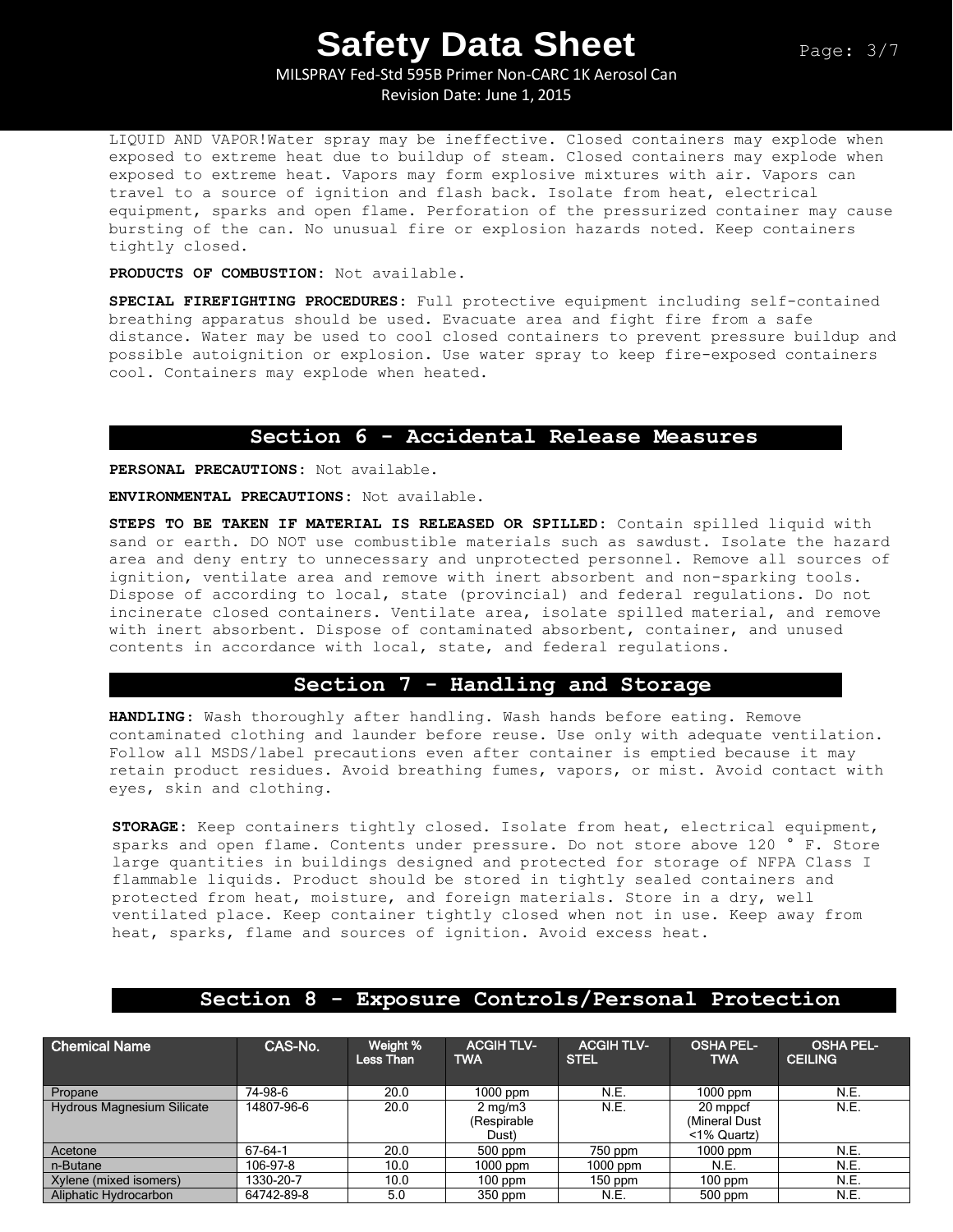MILSPRAY Fed-Std 595B Primer Non-CARC 1K Aerosol Can Revision Date: June 1, 2015

| <b>Mineral Spirits</b>                | 64742-88-7 | 5.0 | $100$ ppm         | N.E.      | $100$ ppm           | N.E. |
|---------------------------------------|------------|-----|-------------------|-----------|---------------------|------|
| n-Butvl Acetate                       | 123-86-4   | 5.0 | $150$ ppm         | $200$ ppm | $150$ ppm           | N.E. |
| <b>Aromatic Petroleum Distillates</b> | 64742-94-5 | 5.0 | <b>N.E.</b>       | N.E.      | <b>N.E.</b>         | N.E. |
| <b>Titanium Dioxide</b>               | 13463-67-7 | 5.0 | 10 mg/m3 (Total   | N.E.      | $15 \text{ mg/m}$   | N.E. |
|                                       |            |     | Dust)             |           | <b>ITotal Dust1</b> |      |
| <b>Titanium Dioxide</b>               | 1317-80-2  | 5.0 | $10 \text{ mg/m}$ | N.E.      | $15 \text{ ma/m}$ 3 | N.E. |
|                                       |            |     |                   |           | (Total Dust)        |      |
| Ethylbenzene                          | 100-41-4   | 5.0 | 20 ppm            | $125$ ppm | $100$ ppm           | N.E. |

**ENGINEERING CONTROLS:** Use explosion-proof ventilation equipment. Provide general dilution of local exhaust ventilation in volume and pattern to keep TLV of hazardous ingredients below acceptable limits. Prevent build-up of vapors by opening all doors and windows to achieve cross-ventilation. Use process enclosures, local exhaust ventilation, or other engineering controls to control airborne levels below recommended exposure limits.

**EYE PROTECTION**: Use safety eyewear designed to protect against splash of liquids.

**SKIN PROTECTION:** Use gloves to prevent prolonged skin contact. Nitrile or Neoprene gloves may afford adequate skin protection.

**RECOMMENDED VENTILATION:** General mechanical ventilation may be sufficient to keep product vapor concentrations within specified time-weighted averages. If general ventilation proves inadequate to maintain safe vapor concentrations, supplemental local exhaust may be required.

**RESPIRATORY PROTECTION**: A respiratory protection program that meets OSHA 1910.134 and ANSI Z88.2 requirements must be followed whenever workplace conditions warrant a respirator's use. A NIOSH/MSHA approved air purifying respirator with organic vapor cartridge or canister may be permissible under certain circumstances where airborne concentrations are expected to exceed exposure limits.

**OTHER PROTECTIVE EQUIPMENT:** Refer to safety supervisor or industrial hygienist for further guidance regarding types of personal protective equipment and their applications.

**HYGIENE:** Wash thoroughly with soap and water before eating, drinking or smoking. Remove contaminated clothing immediately and launder before reuse.

#### **Section 9 - Physical and Chemical Properties**

**Appearance:** Aerosolized Mist **Physical State:** Liquid **Odor:** Solvent Like **Odor Threshold:** N.E. **Relative Density:** 0.851 **pH:** N.A. **Freeze Point, °C:** N.D. **Viscosity:** N.D. **Solubility in Water:** Slight **Partition Coefficient, noctanol/ water:** No Information **Decompostion Temp., °C:** No Information **Boiling Range, °C:** -11 - 5432 **Explosive Limits, vol%:** 0.7 - 14.3 **Flammability:** Does not Support Combustion **Flash Point, °C:** >94 **Evaporation Rate:** Faster than Ether **Auto-ignition Temp., °C:** No Information **Vapor Density:** Heavier than Air **Vapor Pressure:** N.D.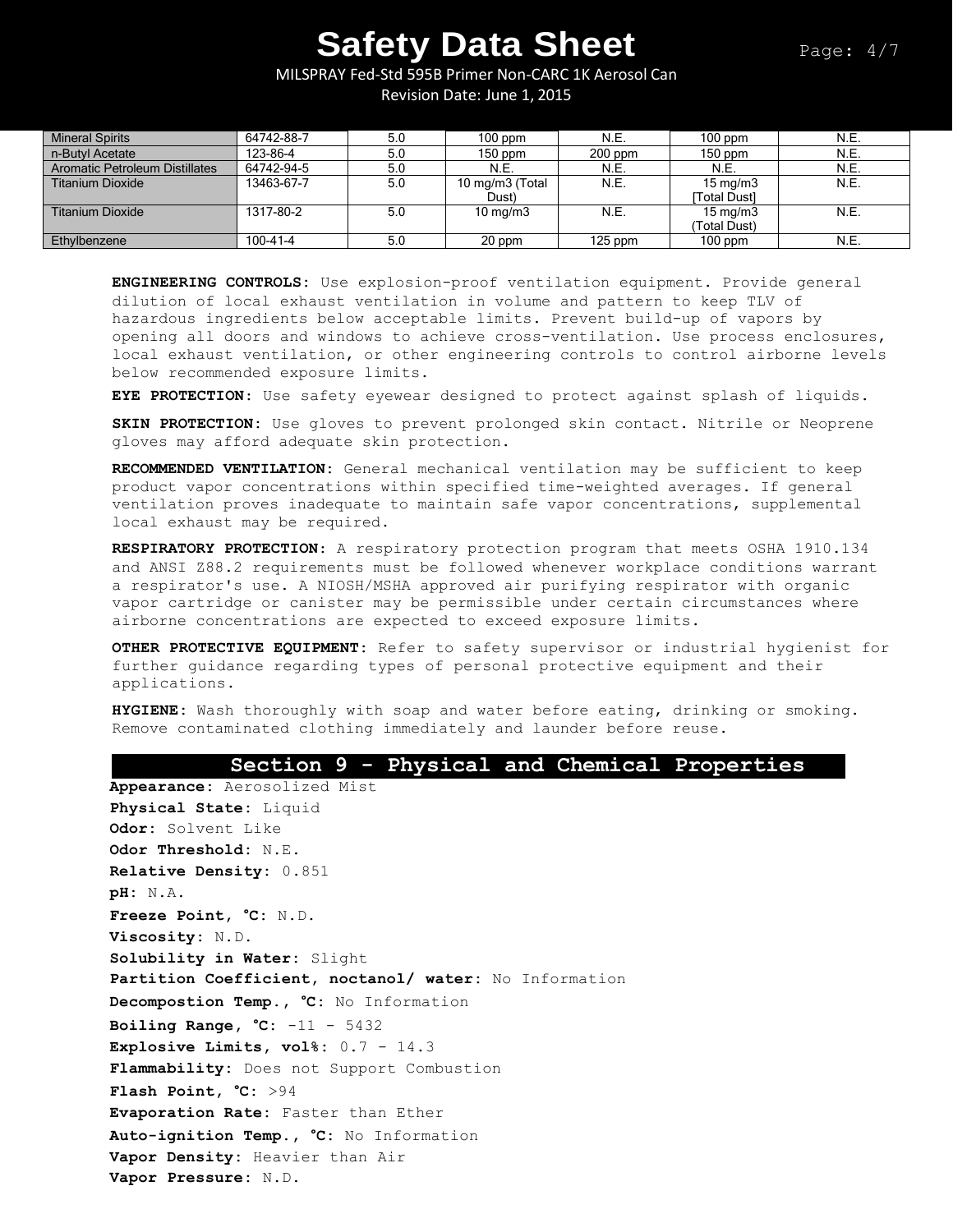MILSPRAY Fed-Std 595B Primer Non-CARC 1K Aerosol Can Revision Date: June 1, 2015

## **Section 10 - Stability and Reactivity**

**STABILITY:** This product is stable under normal storage conditions.

**CONDITIONS TO AVOID:** Avoid temperatures above 120 ° F. Avoid contact with strong acid and strong bases. Avoid all possible sources of ignition.

**INCOMPATIBLE MATERIALS:** Incompatible with strong oxidizing agents, strong acids and strong alkalis.

**HAZARDOUS DECOMPOSITION PRODUCTS:** By open flame, carbon monoxide and carbon dioxide. When heated to decomposition, it emits acrid smoke and irritating fumes. Contains solvents which may form carbon monoxide, carbon dioxide, and formaldehyde.

**POSSIBILITY OF HAZARDOUS REACTIONS:** Will not occur under normal conditions.

### **Section 11 - Toxicological Information**

**EFFECTS OF OVEREXPOSURE –**

**EYE CONTACT**: Causes Serious Eye Irritation

**SKIN CONTACT**: May cause skin irritation. Allergic reactions are possible. **INHALATION**: High gas, vapor, mist or dust concentrations may be harmful if inhaled. High vapor concentrations are irritating to the eyes, nose, throat and lungs. Harmful if inhaled. Avoid breathing fumes, spray, vapors, or mist. Prolonged or excessive inhalation may cause respiratory tract irritation. **INGESTION**: Harmful if swallowed.

**EFFECTS OF OVEREXPOSURE - CHRONIC HAZARDS**: IARC lists Ethylbenzene as a possible human carcinogen (group 2B). Overexposure to xylene in laboratory animals has been associated with liver abnormalities, kidney, lung, spleen, eye and blood damage as well as reproductive disorders. Effects in humans, due to chronic overexposure, have included liver, cardiac abnormalities and nervous system damage. Contains Titanium Dioxide. Titanium Dioxide is listed as a Group 2B-"Possibly carcinogenic to humans" by IARC. No significant exposure to Titanium Dioxide is thought to occur during the use of products in which Titanium Dioxide is bound to other materials, such as in paints during brush application or drying. Risk of overexposure depends on duration and level of exposure to dust from repeated sanding of surfaces or spray mist and the actual concentration of Titanium Dioxide in the formula. (Ref: IARC Monograph, Vol. 93, 2010) May cause central nervous system disorder (e.g., narcosis involving a loss of coordination, weakness, fatigue, mental confusion, and blurred vision) and/or damage. Reports have associated repeated and prolonged occupational overexposure to solvents with permanent brain and nervous system damage. High concentrations may lead to central nervous system effects (drowsiness, dizziness, nausea, headaches, paralysis, and blurred vision) and/or damage.

**LIKELY ROUTES OF EXPOSURE:** Eye Contact, Ingestion, Inhalation, Skin Absorption, Skin Contact

**TARGET ORGANS:** Not available.

**CANCER INFORMATION:** Not available.

**Carcinogenicity:** Not available.

**DEVELOPMENTAL INFORMATION:** Not available.

**ACUTE TOXICITY:**

| CAS-No.    | <b>Chemical Name</b>   | Oral LD50       | Dermal LD50          | Vapor LC5      |
|------------|------------------------|-----------------|----------------------|----------------|
| 74-98-6    | Propane                | N.I.            | N.I.                 | 658 mg/L Rat   |
| 1330-20-7  | Xylene (mixed isomers) | 4300 mg/kg Rat  | N.I.                 | 47635 mg/L Rat |
| 64742-89-8 | Aliphatic Hydrocarbon  | N.I.            | 3000 mg/kg<br>Rabbit | N.I.           |
| 64742-88-7 | <b>Mineral Spirits</b> | >5000 mg/kg Rat | 3000 mg/kg           | >5.28 mg/L Rat |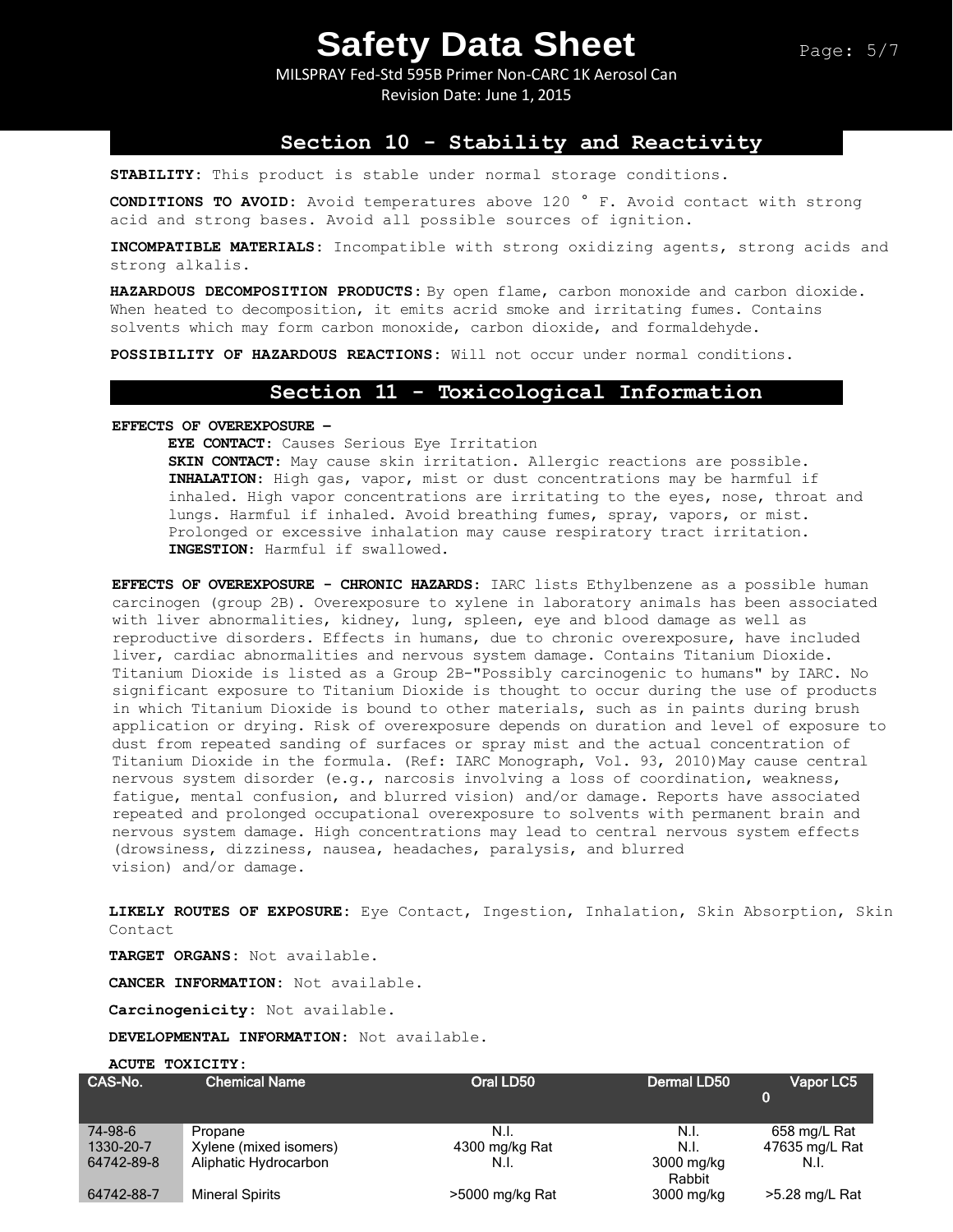Page: 6/7

MILSPRAY Fed-Std 595B Primer Non-CARC 1K Aerosol Can

Revision Date: June 1, 2015

|                |                                   |                  | Rabbit                 |               |
|----------------|-----------------------------------|------------------|------------------------|---------------|
| 123-86-4       | n-Butyl Acetate                   | N.I.             | >17600 mg/kg<br>Rabbit | N.I.          |
| 64742-94-5     | Aromatic Petroleum<br>Distillates | >5000 mg/kg Rat  | >2 mL/kg Rabbit        | N.I.          |
| 13463-67-7     | Titanium Dioxide                  | >10000 mg/kg Rat | N.I.                   | N.I.          |
| $100 - 41 - 4$ | Ethylbenzene                      | 3500 mg/kg Rat   | 15354 mg/kg<br>Rabbit  | 17.2 mg/L Rat |

# **Section 12 - Ecological Information**

**ECOLOGICAL INFORMATION:** Product is a mixture of listed components.

### **Section 13 - Disposal Considerations**

**DISPOSAL INFORMATION**: Dispose of material in accordance to local, state, and federal regulations and ordinances. Do not allow to enter waterways, wastewater, soil, storm drains or sewer systems.

## **Section 14 - Transport Information**

|            | Domestic<br>(USDOT) | <b>IMDG</b> | <b>IATA</b> | TDG (Canada)   |
|------------|---------------------|-------------|-------------|----------------|
| UN Number: | N.A.                | 1950        | 1950        | N.A.           |
| Proper     | Paint Products      | Aerosols    | Aerosols    | Paint Products |
| Shipping   | in Limited          |             |             | lin Limited    |
| Name:      | Ouantities          |             |             | Quantities     |
| Hazard     | N.A.                | 2.1         | 2.1         | N.A.           |
| Class:     |                     |             |             |                |
| Packing    | N.A.                | N.A.        | N.A.        | N.A.           |
| Group:     |                     |             |             |                |
| Limited    | Yes                 | Yes         | Yes         | Yes            |
| Quantity:  |                     |             |             |                |

# **Section 15 - Regulatory Information**

#### **U.S. Federal Regulations**:

#### **CERCLA - SARA Hazard Category**

This product has been reviewed according to the EPA 'Hazard Categories' promulgated under Sections 311 and 312 of the Superfund Amendment and Reauthorization Act of 1986 (SARA Title III) and is considered, under applicable definitions, to meet the following categories:

Fire Hazard, Pressure Hazard, Acute Health Hazard, Chronic Health Hazard

#### **Sara Section 313**:

This product contains the following substances subject to the reporting requirements of Section 313 of Title III of the Superfund Amendment and Reauthorization Act of 1986 and 40 CFR part 372:

| Chemical Name          | CAS-No.         |
|------------------------|-----------------|
| Xylene (mixed isomers) | $1330 - 20 - 7$ |
| Ethylbenzene           | $100 - 41 - 4$  |

#### **Toxic Substances Control Act**:

This product contains the following chemical substances subject to the reporting requirements of TSCA 12(b) if exported from the United States: